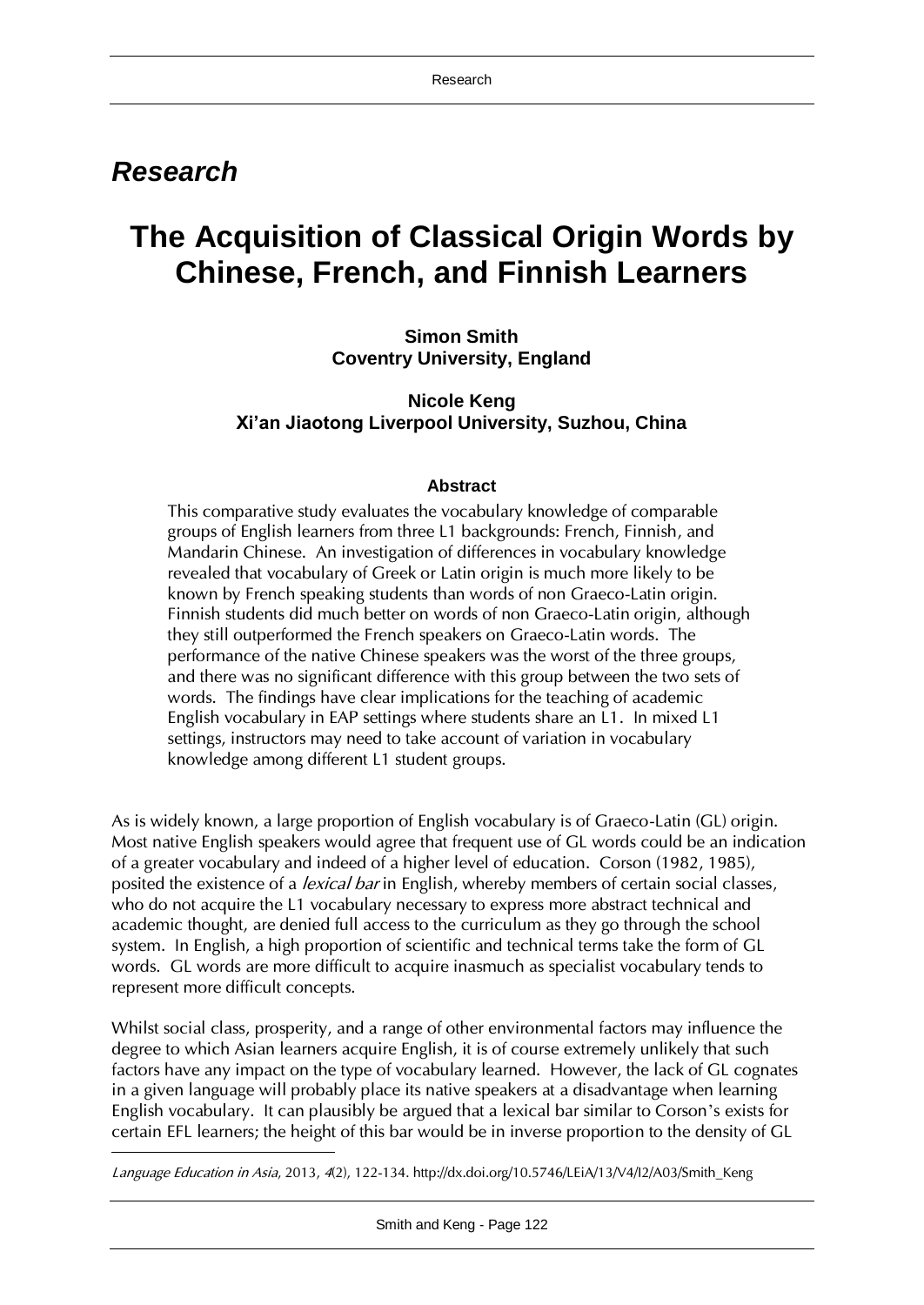cognates in the language. In this study, it is predicted that native speakers of Asian languages which have very few GL cognates will have a lesser knowledge of English GL words than speakers of languages that do attest such cognates. The Asian learners investigated in the study are Chinese; in future work, it will be of interest to study Asian learners whose L1 does incorporate GL cognates, such as Khmer and Filipino (which have GL cognates borrowed via French and Spanish respectively).

The study looked at 3 groups: learners with L1 Chinese (Mandarin), French, and Finnish. In French, almost all the lexical stock consists of words of Greek or Latin origin. Finnish also has a substantial number of such words, for example, tragedia, komedia, optimisti, pessimisti (although not as many as occur in Indo-European languages). Chinese, which belongs to the Sino-Tibetan language family, has no more than a handful of GL loanwords, such as y*ō*umò (humor) and  $\mu$ <sub>0</sub> (logic), but these are borrowed from English in any case. It is therefore plausible that Finnish learners will have a better knowledge of words of Greek or Latinate origin than their Chinese counterparts. One would expect French learners to have a better knowledge of these English words than Finns or Chinese.

It makes intuitive sense that the use of L1 knowledge will be of assistance in acquiring L2 vocabulary cognates. Cobb (2000, p. 316), for example, found that French-speaking students' English vocabulary depended so heavily on their knowledge of L1 cognates that they could "answer questions about English words that they have not necessarily learned through exposure to English." Equally intuitively, the cognate knowledge may not be readily available to Chinese students. The present study seeks to confirm these intuitions by measuring and comparing the GL and non-GL vocabulary knowledge of three representative groups.

It was hypothesized that, of the three L1 groups studied, Finnish students would exhibit the best knowledge of academic English vocabulary on a test including words of mixed origins (GL and non-GL). On a test which included only GL words, it was predicted that the French speakers would perform best because French has more GL origin words. It was further hypothesized that the Chinese learners would perform the worst on both tests.

These hypotheses can be expressed as follows:

H1. All words: Finnish > French > Chinese

H2. GL words: French > Finnish > Chinese

In H1, "All" refers to the set of GL and non-GL words, that is, the set of all English words.

Several studies have investigated the academic word knowledge of learners from particular L1 backgrounds. Henriksen (2012, for Danish) and Nurweni and Read (1999, for Indonesian) both found that breadth of knowledge of academic vocabulary (vocabulary used in the writing of students or academics) was surprisingly low. However, no special attention has been paid in the literature to learners' knowledge of GL words across different L1 groups. The present study compares the students' knowledge of GL and non-GL words from an academic word list, the British Academic Written English corpus (BAWE), as well as the relationship between this knowledge and the L1 background. The BAWE corpus is described by Nesi and Gardner (2012): it contains 3,000 British university student writing assignments at first or upper second standard (graded at 60% or above), totalling 6.5 million words, in four broad disciplinary areas (Arts and Humanities, Social Sciences, Life Sciences and Physical Sciences) and across four levels of study (undergraduate and taught masters level). Thirty main disciplines are represented. The word list used is described in the Methodology section below.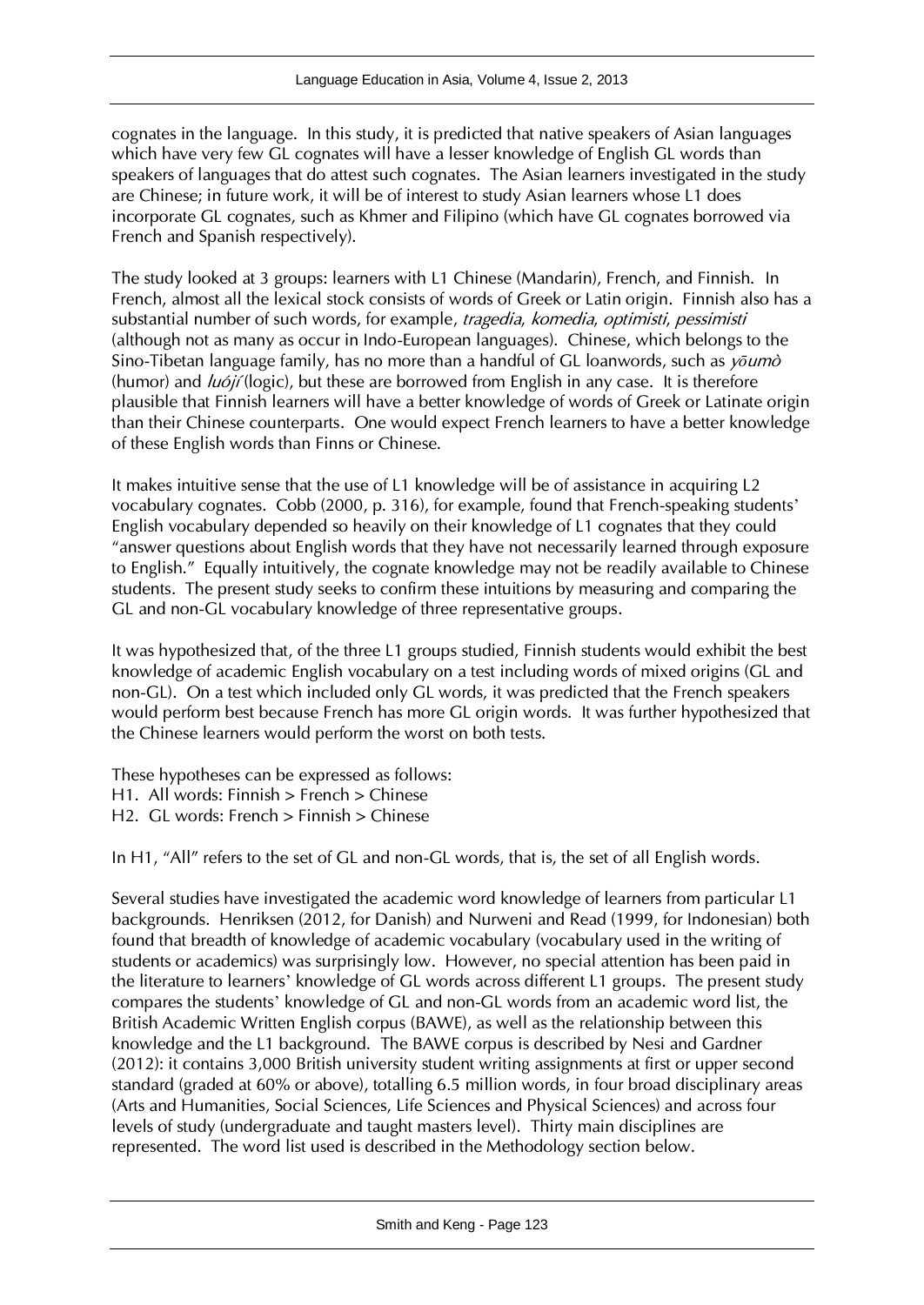#### Research

# **Vocabulary Tests**

The first task was to determine the appropriate tool or test for quantifying vocabulary knowledge. Whilst of course the desired test would be as accurate as possible, the research interest was in the mean performance of a group (of speakers of a particular L1), not that of individuals. The need for a tool which could be administered quickly to a large group of students outweighed the need for recording the performance of individuals. Any tool which relied on translation from or to the participant's L1, such as the Computer Adaptive Test of Size and Strength (CATSS), described by Laufer and Goldstein (2004) was ruled out, because the purpose of the task was to compare different L1 group performances. If such a tool had been used, different versions for French, Finnish and Chinese would have been needed, and it would have been impossible to guarantee translational equivalence between English and the three L1s.

Tests which attempt to quantify vocabulary depth are in fact making an estimate of the number of words a testee is likely to know, rather than actually counting them. Essentially, a number of words at more than one frequency band are sampled, in order to ascertain a learner's vocabulary size or level. The level or size can then be used to predict what the learner can do with the language: 2,000 words for basic communication, 5,000 words to read authentic texts, and 10,000 words to cope with a university course in English (Schmitt, Schmitt, & Clapham, 2001).

The Vocabulary Size Test (VST; Nation & Gu, 2007) and Vocabulary Levels Test (VLT; Nation, 1990) measure vocabulary breadth by the use of distractors. A typical VLT item provides the testees with six words at a given frequency level, along with definitions of only three of the words. They must then select the correct definition of the three words, ignoring the three distractor words. Figure 1 shows a typical VLT item.





In the VST, the testees are given one word, an example of the use of the word in a sentence, and a choice of four definitions for the word of which only one is correct.

Although the validity of the VST and VLT has to some extent been established by studies involving post-test interviews (Schmitt et al., 2001; Vilkaitè, Gyllstad, & Schmitt, 2013), these tests are quite time-consuming to administer, permitting only a relatively small sampling rate. As with all distractor-based tests, problems are bound to arise. On the VST found at [http://my.vocabularysize.com,](http://my.vocabularysize.com/) for example, the correct definition for the item *many* is "a large number," as can be seen from Figure 2. However, it is impossible to imagine that a learner of any nationality would know the distractor "enough" and not know "many"; thus, it is not the knowledge of the target item that is actually being tested here. On the same test, the correct definition for the item *hutch* is given in four words (cage for small animals), while all three distractor definitions contain 10 or more words, so that the test-taker is led visually towards selection of the key.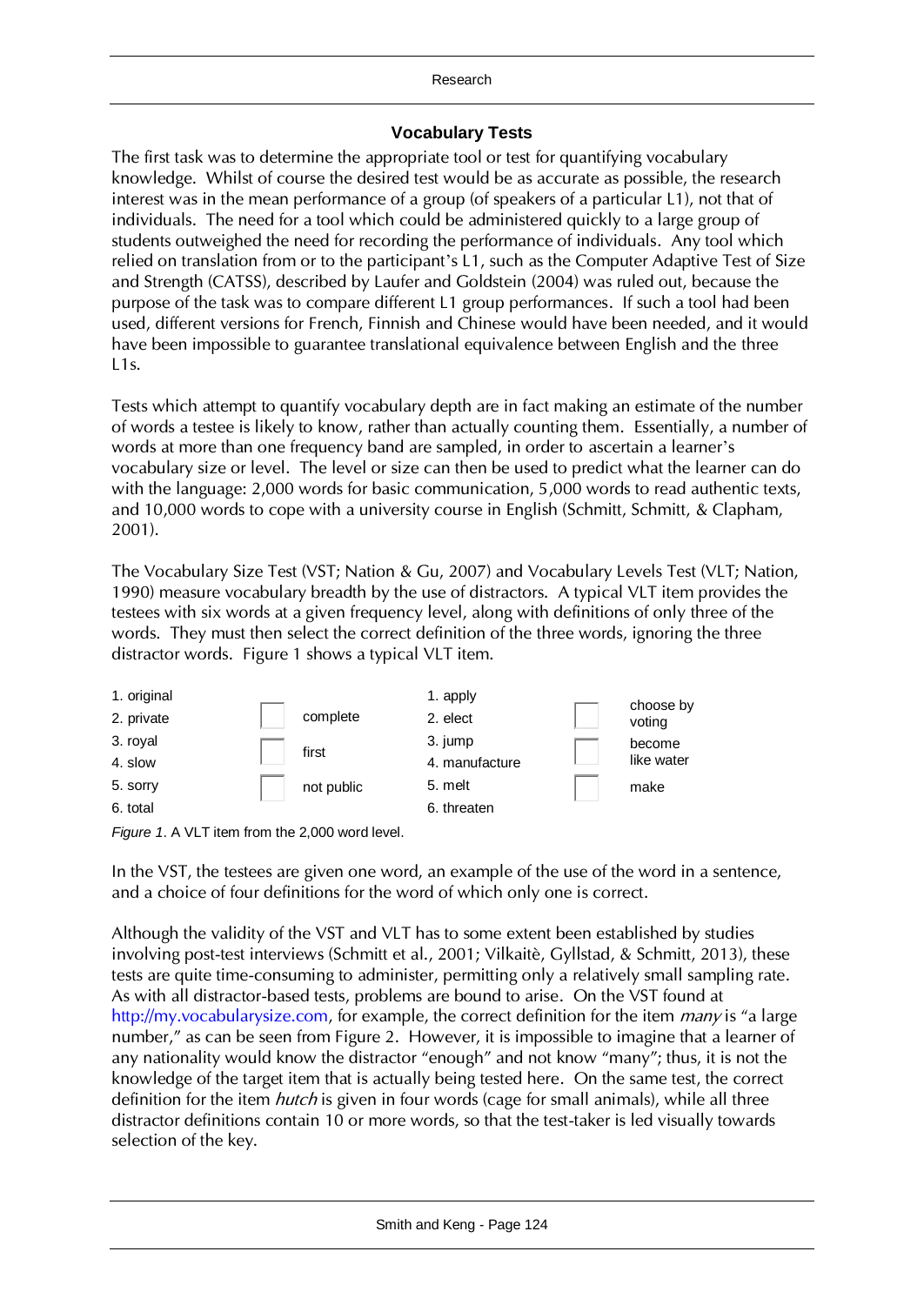| many:<br>I have many. | 85 / 140 |
|-----------------------|----------|
| $\circ$ none          |          |
| a large number        |          |
| enough                |          |
| a few                 |          |
| I don't know          |          |
|                       |          |
|                       |          |

*Figure 2.* A VST item fro[m http://my.vocabularysize.com.](http://my.vocabularysize.com/)

#### **Yes / No Tests**

The yes / no test format was first described as a means of measuring L2 vocabulary knowledge by Meara and Buxton (1987). Essentially, it consists of asking the testees whether or not they "know" the words in the sample. The advantage of the yes / no test is that it is easy to administer to a large number of testees, and a large number of items can be tested. The test is easy to develop (there are no test items to write or contexts to come up with) and it can be marked quickly and automatically.

There are disadvantages, too. It has been claimed that testees of certain L1 backgrounds may have different response patterns; for example, Cobb (2000) found that native Arabic speakers were more likely to report that they knew words that merely resembled words they had actually encountered. Since Arabic speakers were not being studied, this was not of great concern in this research. More disconcerting is a tendency reported by Meara and Jones (1990) for French speakers to report that they are familiar with English words which are identical in form to equivalent French words, even though they have not met the word in English. In the present study, the GL words are often French cognates; *infiltrate*, for example, is *infiltrer* in French, while *transformations* is spelled the same in both languages. As noted below this may have had an impact on standard deviations among French participants in this study.

Clearly, there is a risk with the yes / no test that certain testees might respond dishonestly, claiming to know words that they have never seen before. For this reason, Meara and his colleagues (Huibregtse, Admiraal, & Meara, 2002; Meara & Buxton, 1987; Meara & Jones, 1990) adopted the use of pseudo-words, which are mixed in with the real words in the sample. Since the pseudo-words are not part of the lexicon, the testees cannot possibly know them; if they do claim to know any, a penalty can be applied which causes an appropriate impact on the number of actual words claimed to be known.

The simplest way to apply a penalty is to subtract the number of false alarms (the number of pseudo-words that the testee claims to know) from the number of real words claimed to be known (Pellicer-Sánchez & Schmitt, 2012). This can be represented as (1), where  $P(h)$ represents the probability that the testee knows the word.

(1)  $P(h) = h - f$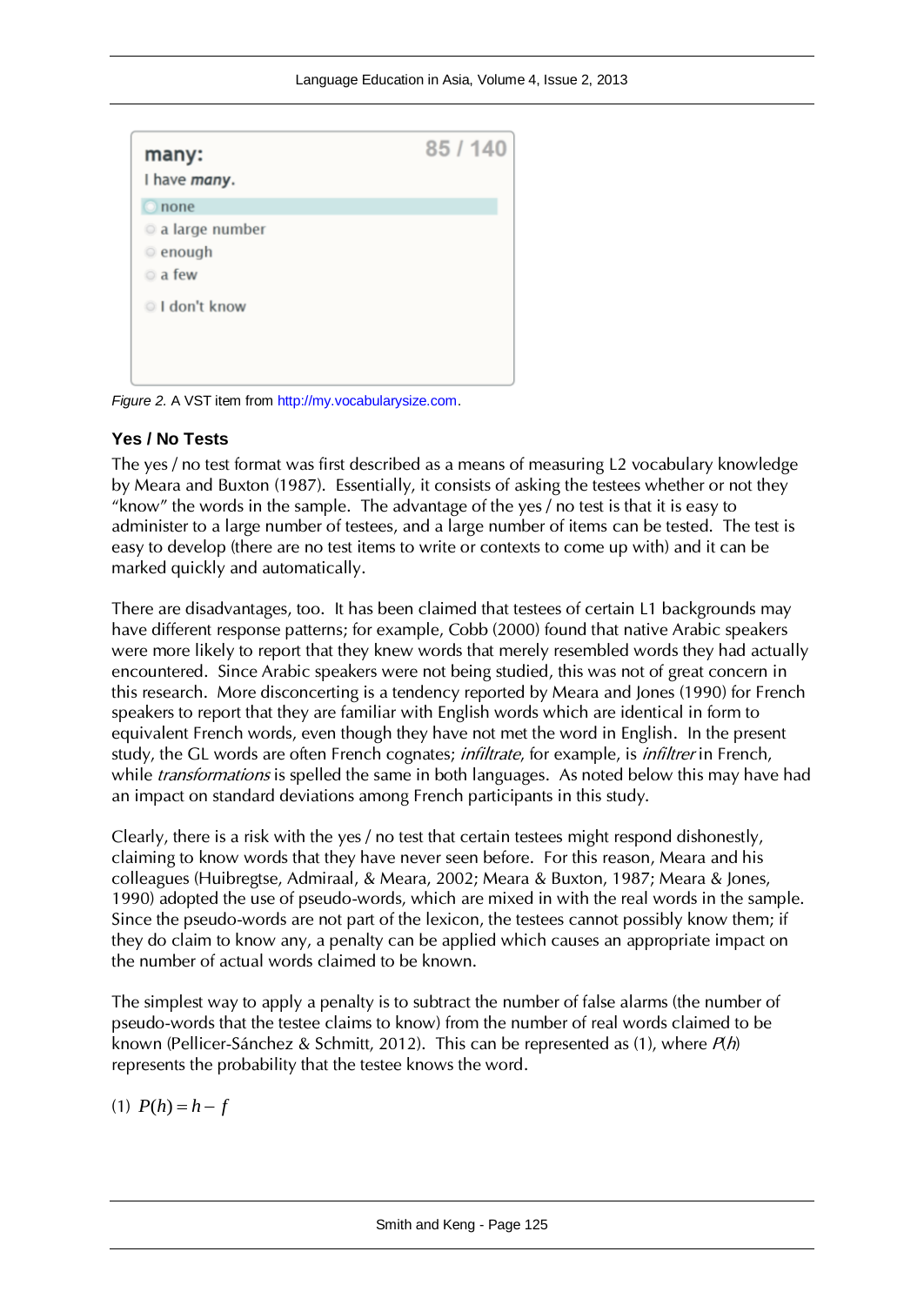However, Huibregtse, Admiraal, and Meara (2002) noted that this way of calculating the penalty does not properly reflect individual response styles. In particular, a testee responding conservatively (only responding when absolutely certain of knowing the item) will get a lower overall score than someone inclined to take risks and claim knowledge of words which they are not familiar with. This may apply even though the actual vocabulary knowledge of the two testees is the same. One correction algorithm that does take better account of individual response styles is Signal Detection Theory Index  $(I_{SDT})$ , also presented by Huibregtse et al. This is calculated as per (2).

(2)  $4h(1-f)-(h-f)(1+h-f)$  $(h) = 1 - \frac{2h(1-f) - (h-f)(1+h-f)}{h}$  $h(1-f)-(h-f)(1+h-f)$  $P(h) = 1 - \frac{2h(1-f) - (h-f)(1+h-f)}{h}$  $-f)-(h-f)(1+h =1-\frac{2h(1-f)-(h-f)(1+h-1)}{h(1+h-1)(h-1)}$ 

In the present paper, penalties were calculated using both the  $h$  - f and  $I_{SDT}$  algorithms, and some comparison of the two approaches is provided in the Results and Discussion section.

#### **Methodology**

Vocabulary knowledge of the two groups was tested by the yes / no test, in which learners are shown sets of words at different frequency levels. The tests include pseudo-words of the same approximate length and apparent morphological complexity as the real words being shown. The learners were asked to indicate which words they knew, and a penalty was applied for claiming to know a pseudo-word.

Data were collected from students following Engineering or Business Studies courses in one of two universities: one in the UK, the other in Finland. All were enrolled in Academic English programmes designed to support their main course of study, and the English teachers administered the tests. The students were in seven class groups: four in the UK and three in Finland. Participants were selected randomly from Academic English programmes at the two universities. There were 19 L1s in the group of 125 students which took part in the tests, but only responses from French ( $n = 21$ ), Mandarin Chinese ( $n = 33$ ), and Finnish ( $n = 41$ ) native speakers were analysed. These three L1s were selected because they constituted the largest L1 groups, and because they contain different proportions of GL vocabulary: high, in the case of French, medium (Finnish), and low (Chinese). The students had IELTS scores of between 5.5 and 7, which represents a broad range of proficiencies: this is acknowledged as a limitation of the study, but as discussed in the Limitations section, does not invalidate the work, because it is the difference in knowledge of GL and non-GL vocabulary that is investigated, rather than overall vocabulary knowledge.

Words were selected from the BAWE corpus, which contains academic writing graded 60% or above by students at UK universities. Because the goal of this study was to compare knowledge of academic English (rather than general English) among the L1 groups, a first thought was to use the Academic Word List (Coxhead, 2000) as the word source. However, it turned out that almost all AWL words are of Graeco-Latin origin, whilst what was needed was a source which could provide both GL and Germanic words used in academic writing, at a range of frequencies. Reference was made to the list of 21,000+ word types that appear 10 or more times in the corpus. The most frequent, of course, is the, while barbarous, clothe and orator are among those at the lower end of the list; thus, it is not so much a list of academic words as a list of all words that are likely to occur in academic writing.

A pre-pilot study revealed that items towards the bottom of the BAWE frequency list were too difficult for the students, yielding few correct answers. Since the high frequency words would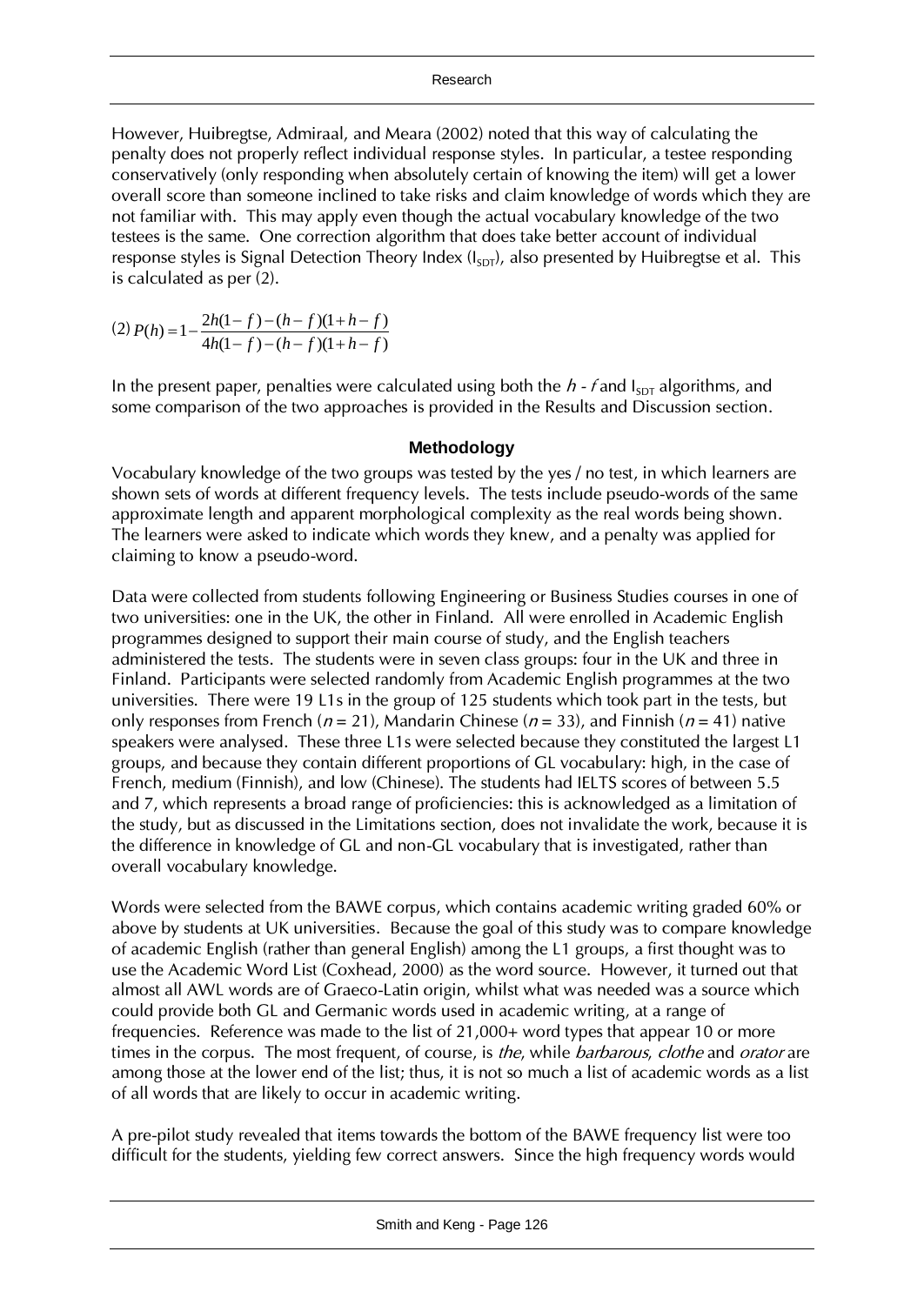clearly have been too easy, mid-range items, occurring 34 times in the corpus, were selected. At this level, there were considerably more GL than Germanic words. The procedure used for word selection was to scroll down the list (which is in an arbitrary order within the frequency blocks) until a Germanic word was encountered, select that, then select the GL word immediately following. Non-standard words (such as  $rev/min$ ) and proper names were not selected. Figure 3 shows excerpts from the beginning, middle, and end of the wordlist spreadsheet.

| ⊿              | A                         | B                                         |
|----------------|---------------------------|-------------------------------------------|
| $\mathbf{1}$   | WORD                      | $\mathbf{v}$ no. occurrences $\mathbf{v}$ |
| $\overline{2}$ | the                       | 492272                                    |
| 3              | be                        | 289343                                    |
| $\overline{4}$ | of                        | 271079                                    |
| 5              | and                       | 208696                                    |
| 6              | to                        | 191632                                    |
| $\overline{7}$ | in                        | 153337                                    |
| 8              | a                         | 136398                                    |
| 9              | that                      | 79337                                     |
|                |                           |                                           |
|                | 10013 craftsman           | 34                                        |
|                | 10014 acquaintance        | 34                                        |
|                | 10015 duchess             | 34                                        |
|                | 10016 lust                | 34                                        |
|                | 10017 infiltrate          | 34                                        |
|                | 10018 homogeneity         | 34                                        |
|                | 10019 noisy               | 34                                        |
|                | 10020 outright            | 34                                        |
|                | 10021 seventeenth-century | 34                                        |
|                |                           |                                           |
|                | 21588 bewildered          | 10                                        |
|                | 21589 carve               | 10                                        |
|                | 21590 barbarous           | 10                                        |
|                | 21591 well-ordered        | 10                                        |
|                | 21592 luxemburg           | 10                                        |
|                | 21593 filmer              | 10                                        |
|                | 21594 rendering           | 10                                        |
|                | 21595 commonsense         | 10                                        |
|                | 21596 coulter             | 10                                        |
|                | 21597 clothe              | 10                                        |
|                | 21598 orator              | 10                                        |
|                | 21599 uncomplicated       | 10                                        |

*Figure 3*. Excerpts from the beginning, middle and end of the BAWE word list frequency spreadsheet. The middle section was actually used.

In cases where the authors were not certain of the etymology of a word, a check was made at an etymology website [\(www.etymonline.com\)](http://www.etymonline.com/). Words were chosen without taking account of part of speech or other lexical features.

Twenty-five GL words and 25 Germanic words from the middle of the BAWE list were selected. A random word generator [\(http://nexi.com/fun/\)](http://nexi.com/fun/) was used to generate sets of pseudo-words by seeding it with the selected words. In this way, lists of "Graeco-Latin" pseudo-words and "Germanic" pseudo-words were created. The complete list of words used (50 real words and 25 pseudo-words) is shown in Table 1. Readers may wish to evaluate for themselves the plausibility of the pseudo-words.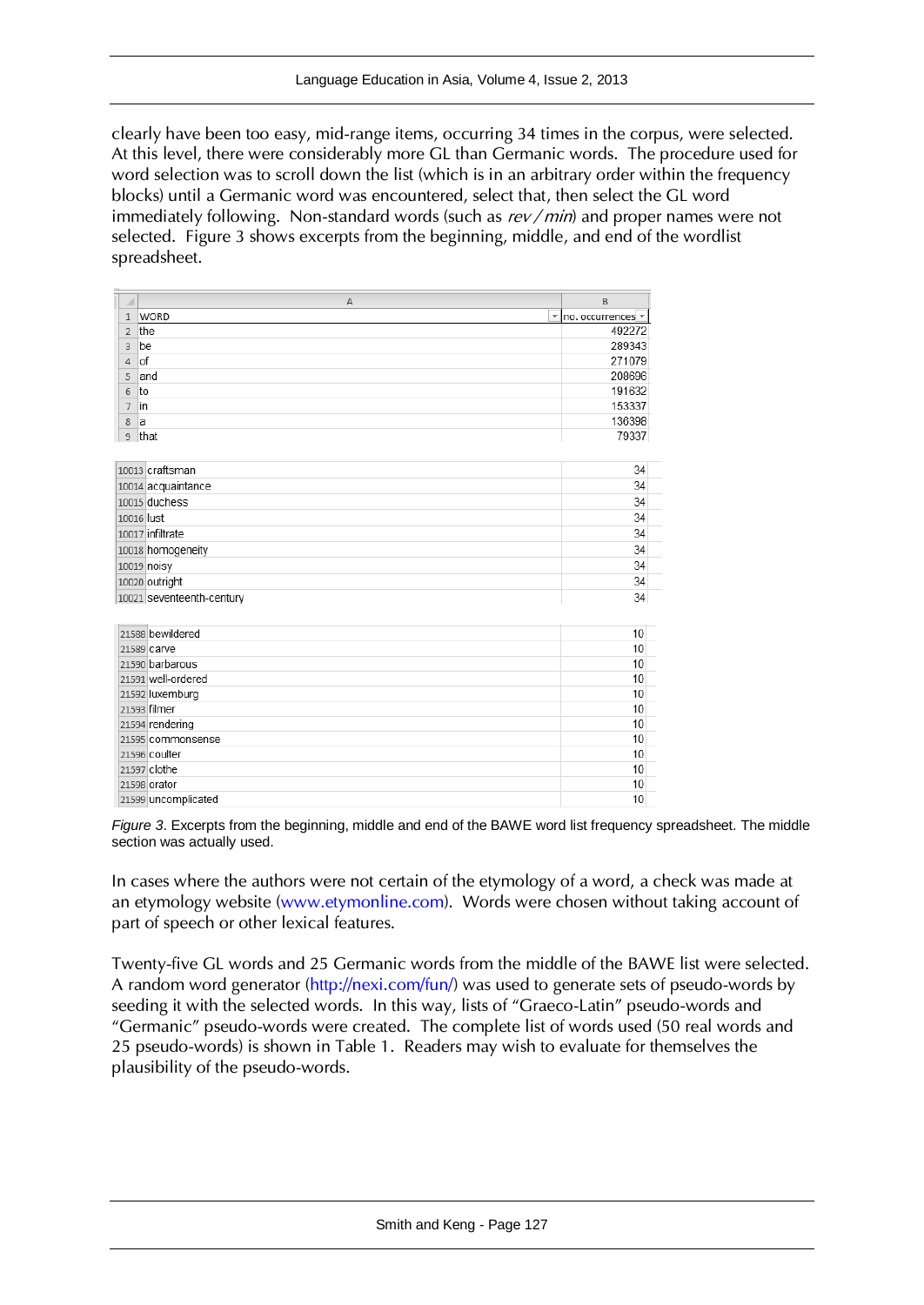#### **Table 1** *Items Used in Yes / No Test*

| Graeco-Latin    | Germanic    | Graeco-Latin<br><b>Pseudo-Words</b> | Germanic<br><b>Pseudo-Words</b> |
|-----------------|-------------|-------------------------------------|---------------------------------|
| flour           | dare        | dectic                              | skewner                         |
| noise           | craftsman   | agity                               | outrick                         |
| infiltrate      | lust        | antastic                            | breatner                        |
| transformations | outright    | filtual                             | grear                           |
| deconstruct     | breadwinner | incial                              | headwing                        |
| antagonistic    | greatness   | decise                              | limess                          |
| cyclotron       | limestone   | intabity                            | heatness                        |
| agitation       | handy       | impectic                            | sendy                           |
| anoxia          | mast        | infilogy                            | pright                          |
| speciality      | sliding     | trimate                             | decial                          |
| habitual        | bowl        | cerfecial                           | impear                          |
| imperfection    | skewness    | catate                              | flother                         |
| triplet         | sender      |                                     | womess                          |
| kilometre       | healer      |                                     |                                 |
| filtration      | spear       |                                     |                                 |
| intercultural   | fur         |                                     |                                 |
| pleased         | weep        |                                     |                                 |
| catastrophe     | bother      |                                     |                                 |
| abbey           | brick       |                                     |                                 |
| ceremonial      | rot         |                                     |                                 |
| memoir          | killer      |                                     |                                 |
| suitably        | folk        |                                     |                                 |
| ensue           | akin        |                                     |                                 |
| primatology     | womb        |                                     |                                 |
| incisor         | yogurt      |                                     |                                 |

# **Procedure**

The yes / no tests were administered anonymously at the end of ordinary English teaching sessions. Students were asked to sign an agreement form if they wished to take part, and all those present did. No incentive or payment was offered for participation. On the answer sheets (separate from the agreement form), students were asked to note their native language.

The 75 words and pseudo-words were shuffled using a random number generator [\(www.random.org\)](http://www.random.org/). Participants were told that not all the words to be displayed were real words, and that they should avoid speaking to each other or registering surprise. Each word was displayed in a large font on a PowerPoint slide for 5-6 seconds. Participants then had to tick the appropriate cell in a column headed "Yes" if they knew the word, and one headed "No" if they did not know it.

After the results had been tabulated, composite scores for each student were computed using both the  $h$  - f and  $I_{\text{SDT}}$  hit rate calculation methods, as previously explained, for GL words and Germanic words. The mean score among all participants of a given L1 was also recorded.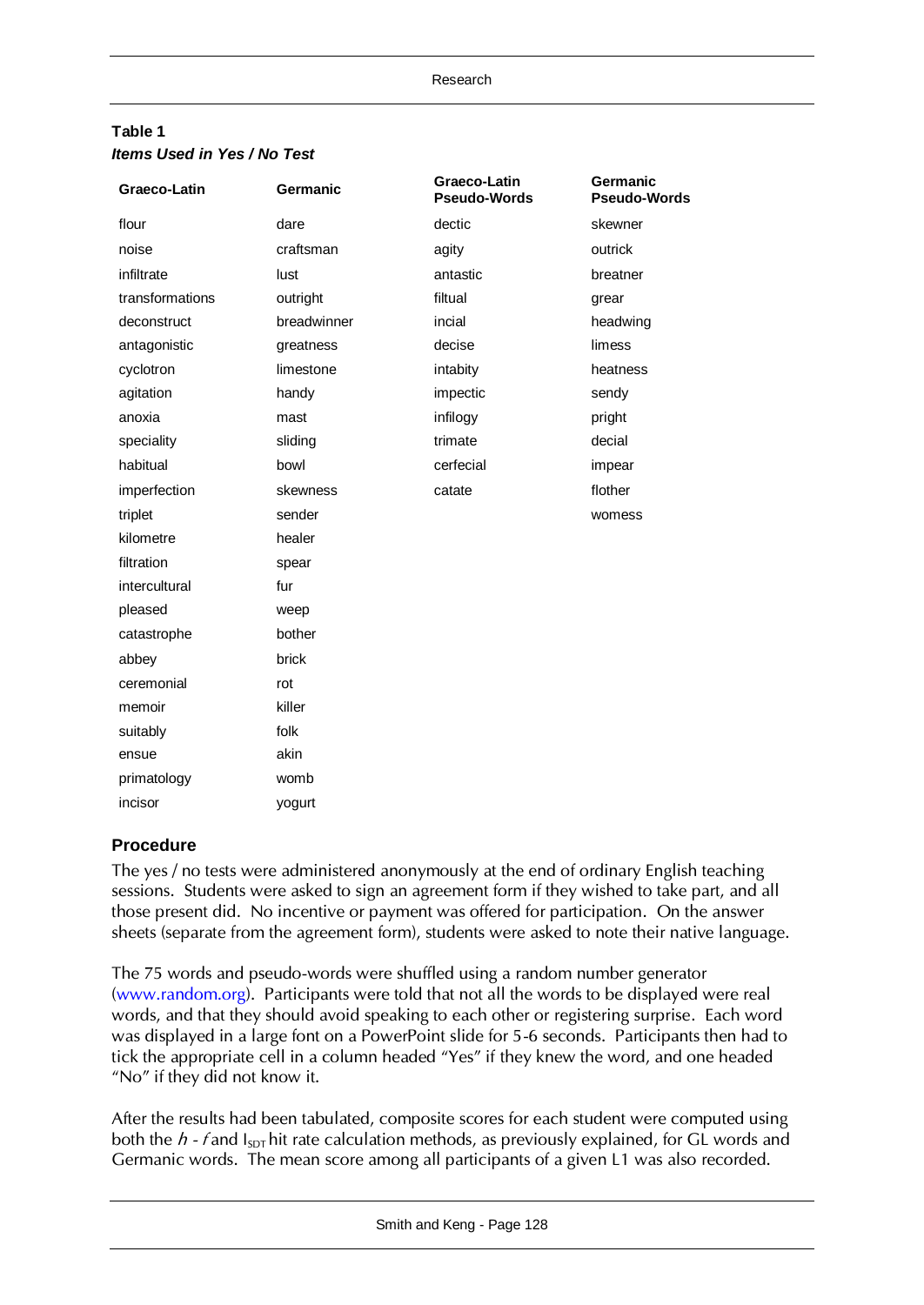#### **Results and Discussion**

It was found that that GL words are much more likely to be known by French speaking students than non-GL words. Finnish students did much better on words of non Graeco-Latin origin, although they still outperformed the French speakers on all vocabulary. The performance of the native Chinese speakers was the worst of the three groups, and there was no significant difference with this group between the two sets of words.

The first hypothesis, regarding knowledge of "all" words (both GL and Germanic), was thus confirmed. Finnish learners scored highest on the yes / no test, followed by French learners, with Chinese in third place. The finding applied to both scoring algorithms, as shown in Table 2.

#### **Table 2** *Hit Rates for All Words*

|                | Mean <i>h - f</i> rate | SD     | Mean $I_{SDT}$ rate | <b>SD</b> |
|----------------|------------------------|--------|---------------------|-----------|
| <b>Finnish</b> | 0.48195                | 0.0717 | 0.54440             | 0.0720    |
| French         | 0.36761                | 0.0602 | 0.46880             | 0.0543    |
| Chinese        | 0.27313                | 0.0747 | 0.39687             | 0.0690    |

The second hypothesis, that the French learners would take first place when it came to GL words was, however, not supported. Table 3 shows that Finnish learners still scored highest when scored only on GL words, indicating that they know more GL words than the other two groups of learners.

#### **Table 3** *Hit Rates for GL Words*

|                | Mean <i>h - f</i> rate | SD     | Mean $I_{SDT}$ rate | SD     |
|----------------|------------------------|--------|---------------------|--------|
| <b>Finnish</b> | 0.44993                | 0.0796 | 0.52071             | 0.0854 |
| French         | 0.42481                | 0.0548 | 0.50793             | 0.0469 |
| Chinese        | 0.25199                | 0.0739 | 0.39094             | 0.0813 |

However, the results also indicate that French learners have a better knowledge of GL words than non-GL words, while the reverse is true for Finns (even though the latter group know more overall in both categories). This finding, along with the two hypothesis outcomes noted above, is presented in Figure 4 in percentage form.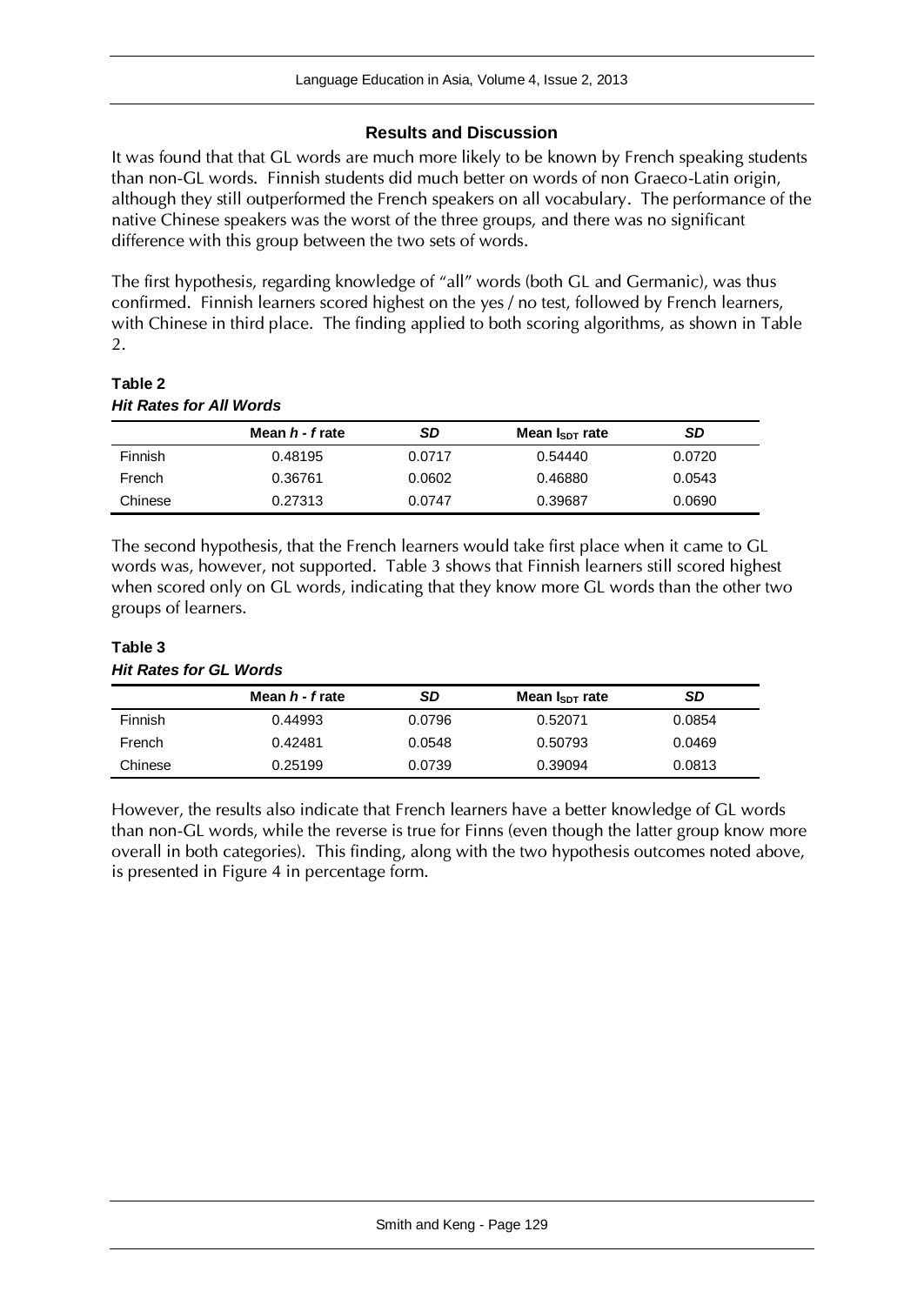

*Figure 4*. Hit rates for all word types, all L1s.

Figure 4 shows the relative performance of the three language groups on GL and non-GL words. It can be seen that the same findings broadly apply, whichever algorithm ( $h$  - for  $I_{SDT}$ ) is used for calculating scores.

|         |                | $1$ and $1$ , tool, we monde to, non-we monde<br>Non-GL vs. GL<br>difference | SD     | Sig. |
|---------|----------------|------------------------------------------------------------------------------|--------|------|
| Finnish | $h$ - $f$ rate | .06473                                                                       | .07024 | .000 |
|         | $I_{SDT}$ rate | .05041                                                                       | .07960 | .000 |
| French  | $h$ - $f$ rate | $-12876$                                                                     | .07955 | .000 |
|         | $I_{SDT}$ rate | $-07624$                                                                     | .05518 | .000 |
| Chinese | $h$ - $f$ rate | .04703                                                                       | .09024 | .005 |
|         | $I_{SDT}$ rate | $-.00518$                                                                    | .13099 | .819 |

# **Table 4** *Paired T-Test, GL Words vs. non-GL Words*

The results of the paired t-test shown in Table 4 confirm that the relative performances of Finnish and French learners on GL and non-GL words differ significantly ( $p < .05$ ), no matter which penalty scoring algorithm is used.

For Chinese learners, a relatively small difference between GL and non-GL word knowledge was observed in Figure 2. Table 4 shows that this difference is significant ( $p < .05$ ) under the  $h$  - f penalty calculation, but not significant when  $I_{SDT}$  is used. As was mentioned in the introduction, Huibregtse et al. (2002) claimed that the  $I_{SDT}$  algorithm takes better account of individual response styles than does  $h - f$ . It is probable, therefore, that a difference in individual response styles would account for the significances found under the two algorithms in the Chinese case, perhaps reflecting that this cohort tended to respond to unknown words with differing degrees of confidence.

In the above tables, standard deviations are presented alongside the results. It is interesting to note from Tables 2 and 3 that standard deviations on the French performances are especially low for the GL words, suggesting that it is a feature of the L1 (probably the existence of GL cognates) rather than individual performance which is mostly influencing the mean French score. For the French performance on non-GL words (as indeed for the Finnish and Chinese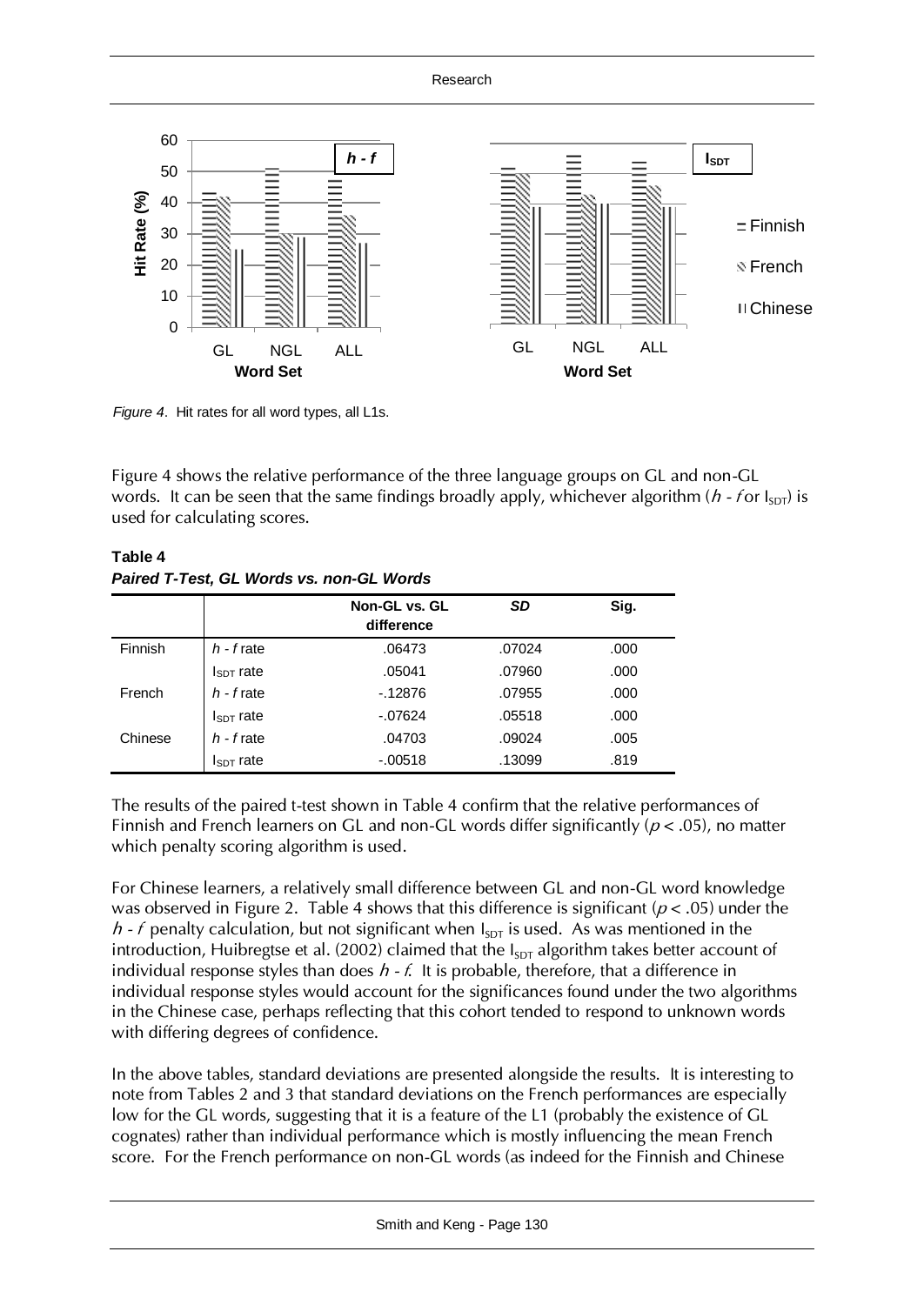performances across the board), the standard deviations indicate that there is a reasonable spread of "yes" and "no" responses. This may be an effect of the tendency of French learners, previously noted, to report that they know any word which resembles a GL word found in French itself.

#### **Limitations of the Study**

In this study, no prior evaluation of vocabulary knowledge or language proficiency generally was carried out. Clearly, the strongest participants were the Finns, and the weakest were Chinese learners. If the proficiency of individuals had been established in advance (by some standard independent of the yes / no vocabulary test), it would have been possible to normalize their yes / no performances based on that information. This procedure would have preempted a possible objection to the validity of the results: namely, that the performance of learners of a given L1 is good on a category of words merely because learners in the country where that L1 is spoken are comparatively good at English. Certainly there is evidence that the Finnish people have strong English skills. Louhiala-Salminen and Kankaanranta (2012), for example, report that in the Finnish international companies they studied, 70% of internal communication in English was between non-native English speakers. Finland, according to Saarinen (2012), has become known as "Little England" on account of the high number of English-taught university programmes, second only to Holland in continental Europe, and is the current second choice for those not accepted to study in the UK.

It is important to note, however, that even without advance knowledge of proficiency and consequent normalization, patterns of performance in GL and non-GL words do emerge fairly clearly anyway. A learner's overall vocabulary level depends on his or her overall language proficiency, but variation in the proportion of GL to non-GL words is more intuitively ascribed to the learner's particular L1 than to proficiency.

Some readers may view the findings as somewhat predictable. Is it so surprising that participants with GL cognates in their own L1s know more GL cognates in English? First, it was actually the Finnish participants who turned out to know the greatest number of GL words, while the proportion of GL words to Germanic words known was lower than the French speakers. Furthermore, this study serves as a useful pilot to further planned research, described in the next section.

Some further limitations of the study arise from the participant sample and setting. As with many studies of this type, the results would be more reliable if the number of participants had been greater. Furthermore, the participants were enrolled at universities in Finland or the UK. There might have been some variation because of the different provenance of the data; for example, the learning participants received might differ from one academic English programme to another. To reduce the effect of possible artefacts, the study would ideally have been conducted at a single institution, or at least at two institutions in a single English-speaking or non English-speaking country.

Although participation in the research was voluntary and was authorized by the rather stringent ethics procedures by which the authors are bound at their institution, there is a possibility that some participants might have felt some coercion to participate, and this may have had an impact on the reliability of the data. However, the students were told clearly that the activity would not affect their grades.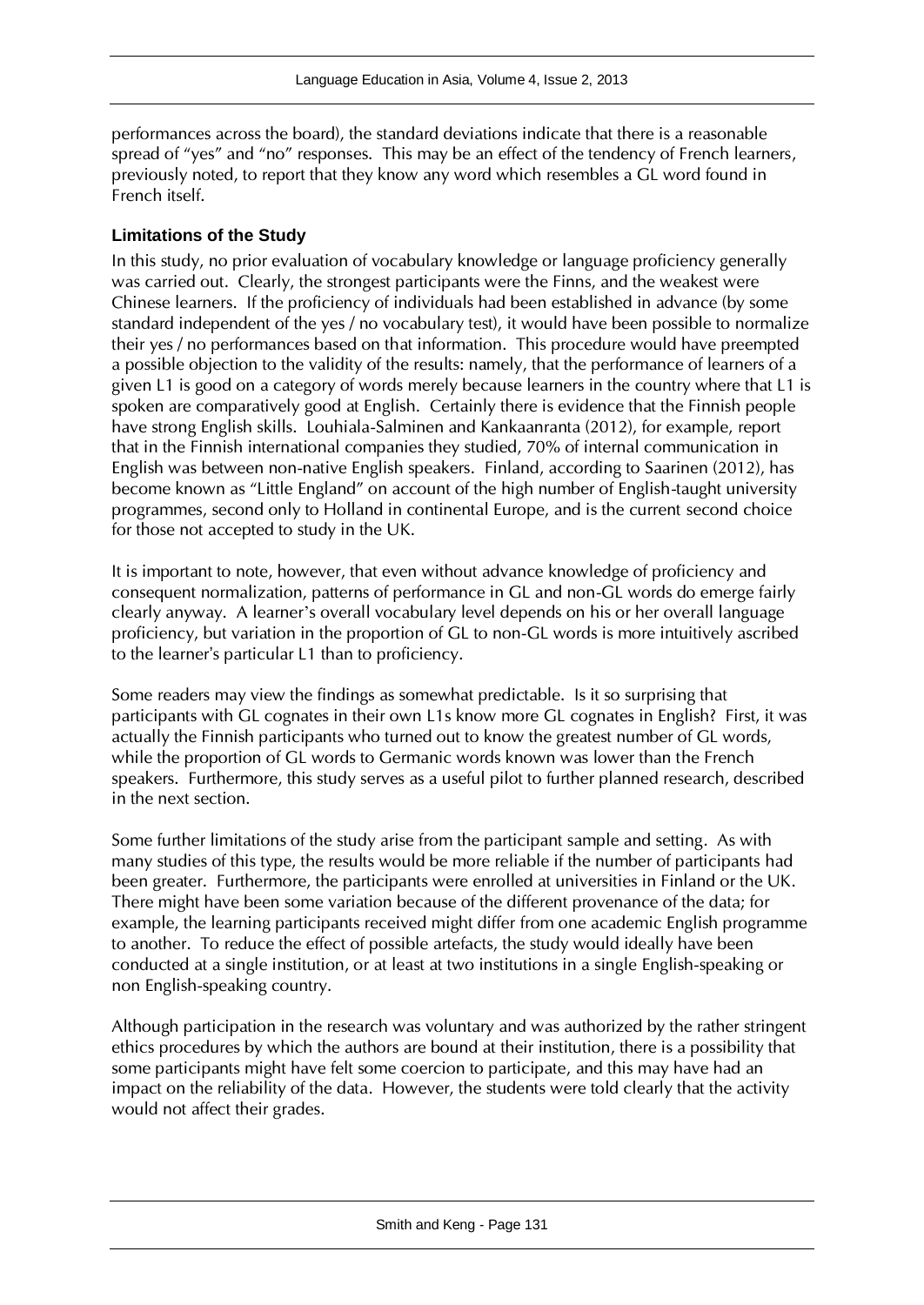# **Conclusions and Implications for Future Work**

This study focused on the variation in GL and non-GL word knowledge among learners of different L1 backgrounds. The participants were studying either business or engineering, in roughly equal numbers. In a future study, the authors will probably hypothesize that students of engineering will have larger GL vocabularies than business students, and that this is to do with the more technical vocabulary needed for engineering studies. If that hypothesis is supported, there will be a clear case for differentiation of the types of vocabulary taught in these and, potentially, other disciplines. This will have interesting implications for the on-going EGAP / ESAP debate.

The implications of the findings for teaching EAP in EFL contexts where students share an L1 are that vocabulary teaching and learning should take account of the particular needs of the L1 learner group. In settings where classes include mixed L1 groups, instructors may need to be aware of the variation in perceptions of word difficulty among students of different linguistic origins.

It has been demonstrated that some learners of some L1 backgrounds are more likely than others to need particular help with words of Graeco-Latin origin. It is therefore worth tuning those learners' vocabulary exposure to this kind of lexis. Practitioners could also explicitly teach Greek and Latin compound elements (e.g., peri- and tele-, -meter and-scope respectively), by basing tasks and activities on them to encourage productive learning and context guessing. This suggestion builds on the work of Zheng and Nation (2013) on the word part technique, a technique for learning vocabulary through the use of morphemes which are common to different words, especially GL words.

The authors of the present article have found from their own teaching practice that the word part technique works and is appreciated by students. Students enjoy, for example, the task of trying to predict the meaning of *periscope*, given their knowledge of *telescope* and *perimeter*.

When conducting the yes / no tests in class, the authors found that the students responded well and were intrigued by the task. Some students were apparently amused by some of the more obvious non-words, and very engaged when more difficult words or less obvious non-words appeared. There appears to be no existing literature on the possibility, but it does seem plausible that the yes / no test could be used as an occasional classroom activity, probably with immediate feedback. Further research would need to be done to see if there were any positive learning outcomes.

It was stated in the introduction that the GL vocabulary of English tends to represent scientific, technical, and overall more difficult concepts for native speakers than non-GL words. In this study, it has been shown that learners of certain L1 backgrounds also find GL words more difficult than speakers of languages such as French, in which almost all the lexical stock is composed of GL words. There is a statistically significant difference in learners' knowledge of GL and non-GL words, and this difference depends on the GL / non-GL status of the learner's L1.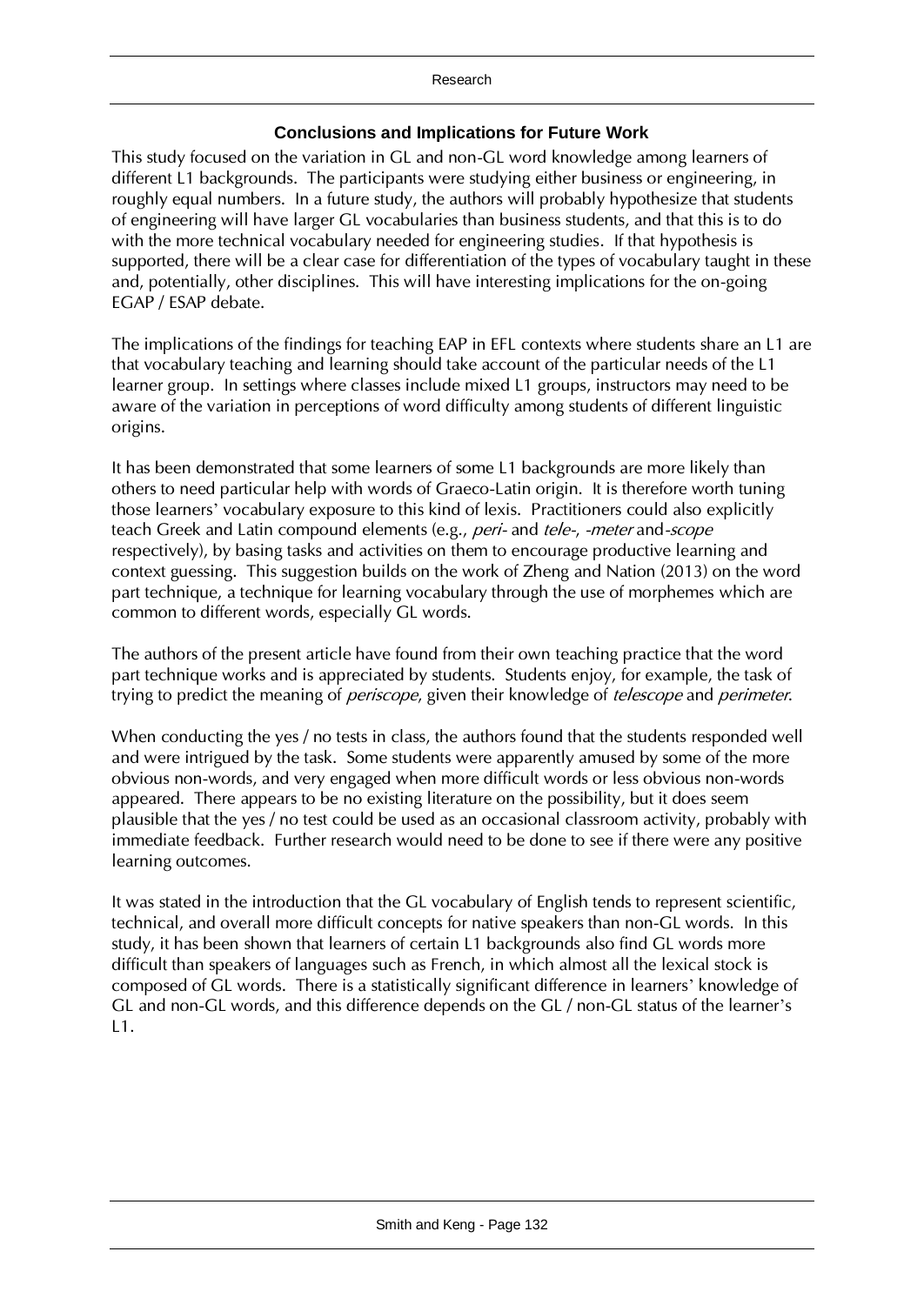## **Author Note**

Simon Smith, Department of English and Languages, Faculty of Business, Environment and Society, Coventry University, UK; Nicole Keng, Language Centre, Xi'an Jiaotong Liverpool University, Suzhou, China.

Nicole Keng is now at Department of English and Languages, Faculty of Business, Environment and Society, Coventry University, UK.

The BAWE data in this study come from the British Academic Written English (BAWE) corpus, which was developed at the Universities of Warwick, Reading and Oxford Brookes under the directorship of Hilary Nesi and Sheena Gardner (formerly of the Centre for Applied Linguistics [previously called CELTE], Warwick), Paul Thompson (Department of Applied Linguistics, Reading) and Paul Wickens (Westminster Institute of Education, Oxford Brookes), with funding from the ESRC (RES-000-23-0800). Thanks to Hilary Nesi of Coventry University and Paul Nation of Victoria University of Wellington for advice and support on this project.

Correspondence concerning this article should be addressed to Simon Smith, Department of English and Languages, Coventry University, Priory St., Coventry CV1 5FB, UK. E-mail: simon.smith@coventry.ac.uk